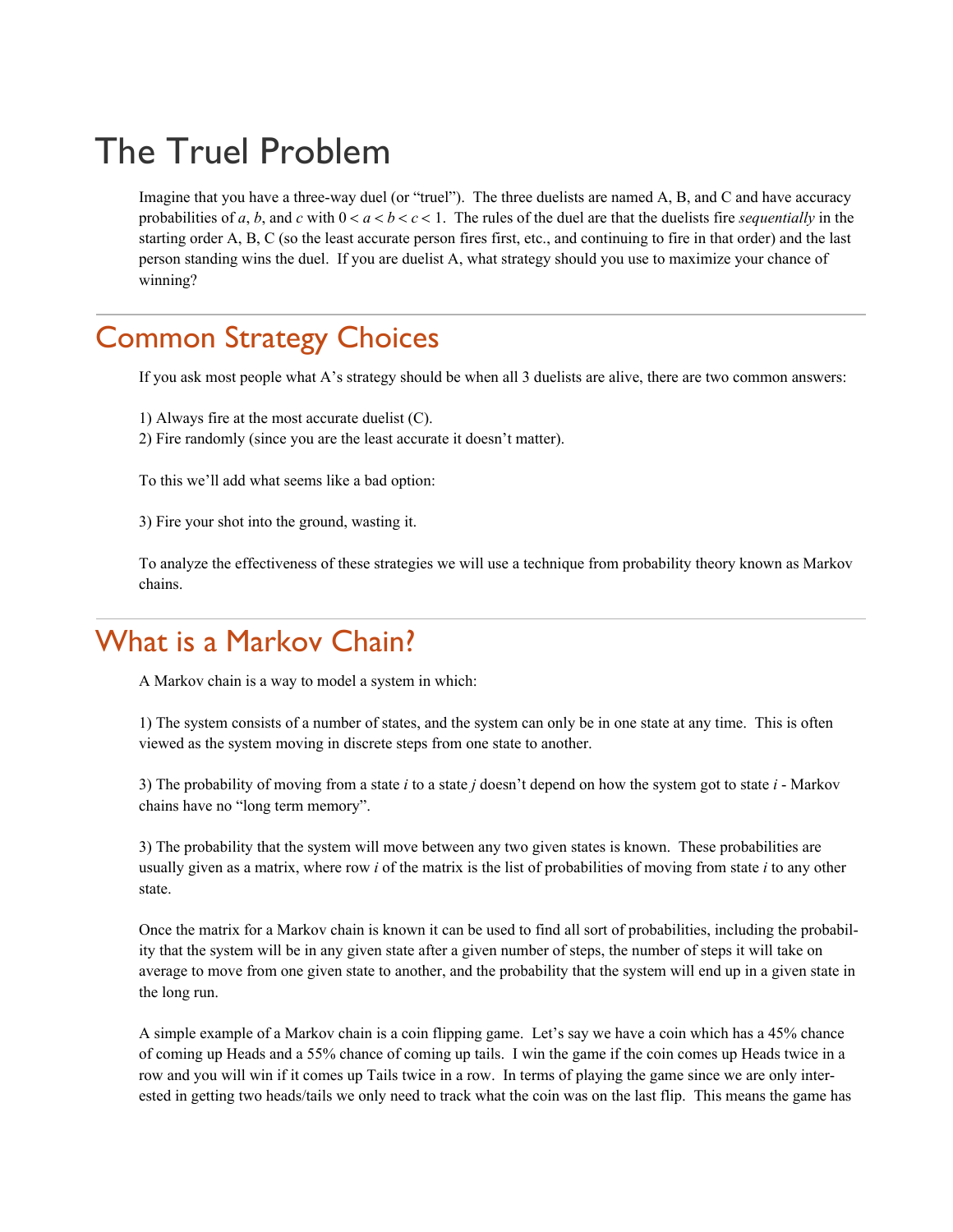5 states:

State 1: The start (we haven't flipped the coin yet) State 2: Heads was the previous flip. State 3: Tails was the previous flip. State 4: I won the game. State 5: You won the game.

The probability table for this process looks like this:

|              | <b>Start</b> | Heads | Tails | I win | You win |
|--------------|--------------|-------|-------|-------|---------|
| <b>Start</b> |              | 0.45  | 0.55  |       |         |
| Heads        |              |       | 0.55  | 0.45  |         |
| Tails        |              | 0.45  |       |       | 0.55    |
| I win        |              |       |       |       |         |
| You win      |              |       |       |       |         |

Note that the "I win"/ "You Win" rows are all 0's except for the single 1 - once the game enters one of those states it is essentially over and can't move to another state.

Entering this as a matrix we have:

```
flipmatrix =
          0 0.45 0.55 0 0
          0 0 0.55 0.45 0
          0 0.45 0 0 0.55
                 0 0 0 1 0
          0 0 0 0 1
                            ;
```
In *Mathematica* we can now describe the game using DiscreteMarkovProcess, letting the computer know the game starts in state 1:

#### **coinprocess = DiscreteMarkovProcess[1, flipmatrix]**

DiscreteMarkovProcess[1, {{0, 0.45, 0.55, 0, 0},  ${0, 0, 0.55, 0.45, 0}, {0, 0.45, 0, 0, 0, 0.55}, {0, 0, 0, 1, 0}, {0, 0, 0, 0, 1}}$ 

Before we do any calculations we can have *Mathematica* show us the graph of how the system moves from state to state:

```
Graph[ coinprocess, VertexLabels → Thread[Range[5] → coinstates],
 ImageSize → 500, EdgeLabels → Getedges[flipmatrix], VertexSize → Medium]
```


Now we can see the chance that I will win (which is state 4) in 3 flips or less: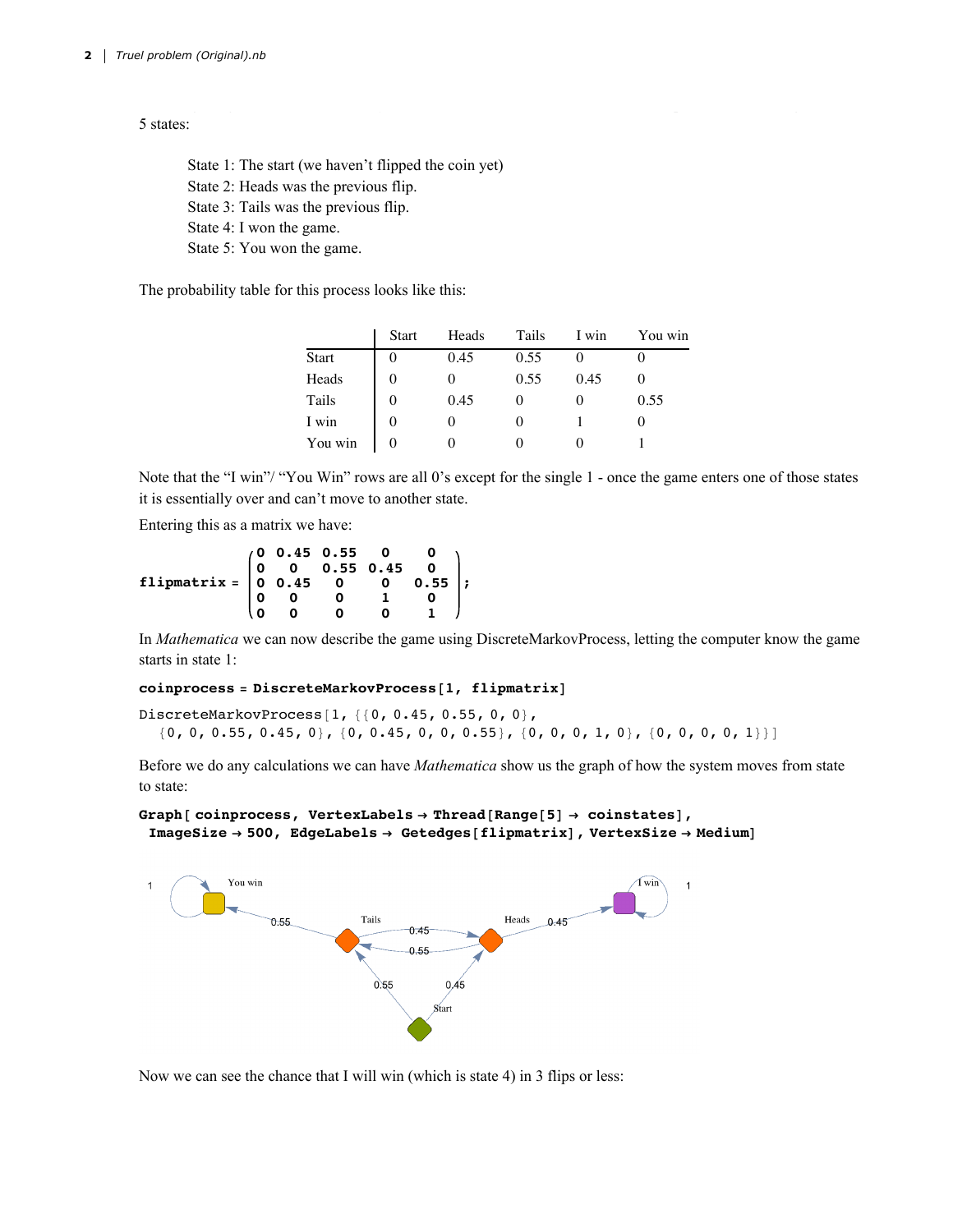#### **PDF[coinprocess[3], 4]**

0.313875

The chance that I will win in any number of flips:

**PDF[coinprocess[∞], 4]**

0.41711

We could even do this for an arbitrary "Heads" probability. In this case the probability matrix looks like this:

**Clear[p]**

**flipmatrix2 = 0** *p* **1 -** *p* **0 0 0 0 1 -** *p p* **0 0** *p* **0 0 1 -** *p* **0 0 0 1 0 0 0 0 0 1 ;**

We can now get an exact formula for what my chances of winning are:

```
newcoinprocess = DiscreteMarkovProcess[1, flipmatrix2];
headswins = Simplify[PDF[ newcoinprocess[∞], 4]]
```

```
- (-2 + p) p<sup>2</sup>1 - p + p^2
```
Graphing this as the probability *p* goes from 0 to 1 looks like:

```
Plot \begin{bmatrix} \text{heads wins, } \{p, 0, 1\}, \text{axesLabel} \rightarrow \text{Style}[\text{Text}[\texttt{#}], \text{FontSize} \rightarrow 12] \& \text{/@} \end{bmatrix}{"Heads probability", "Heads win probability"}, LabelStyle → Black
```
Heads win probability



If we want to figure out how I to need to bias the coin so I win 3 times out of 4 we can use Reduce:

 $Reduce[$  **headswins** =  $3 / 4 \land 0 \le p \le 1$ , **p**, **Reals** 

```
p = Root[3 - 3 \text{ #}1 - 5 \text{ #}1^2 + 4 \text{ #}1^3 \text{ %}, 2
```
**N[%, 10]**

 $p = 0.6581690825$ 

So if I can bias the coin to come up heads 65.82% of the time I'll have more than 75% chance of winning the game.

### The Truel Problem as a Markov Chain

We can set up the Truel problem as a Markov chain in such a way as to allow us to investigate the three strategies for duelist A. To define the Markov chain we need to define the states that the duel can be in and the chance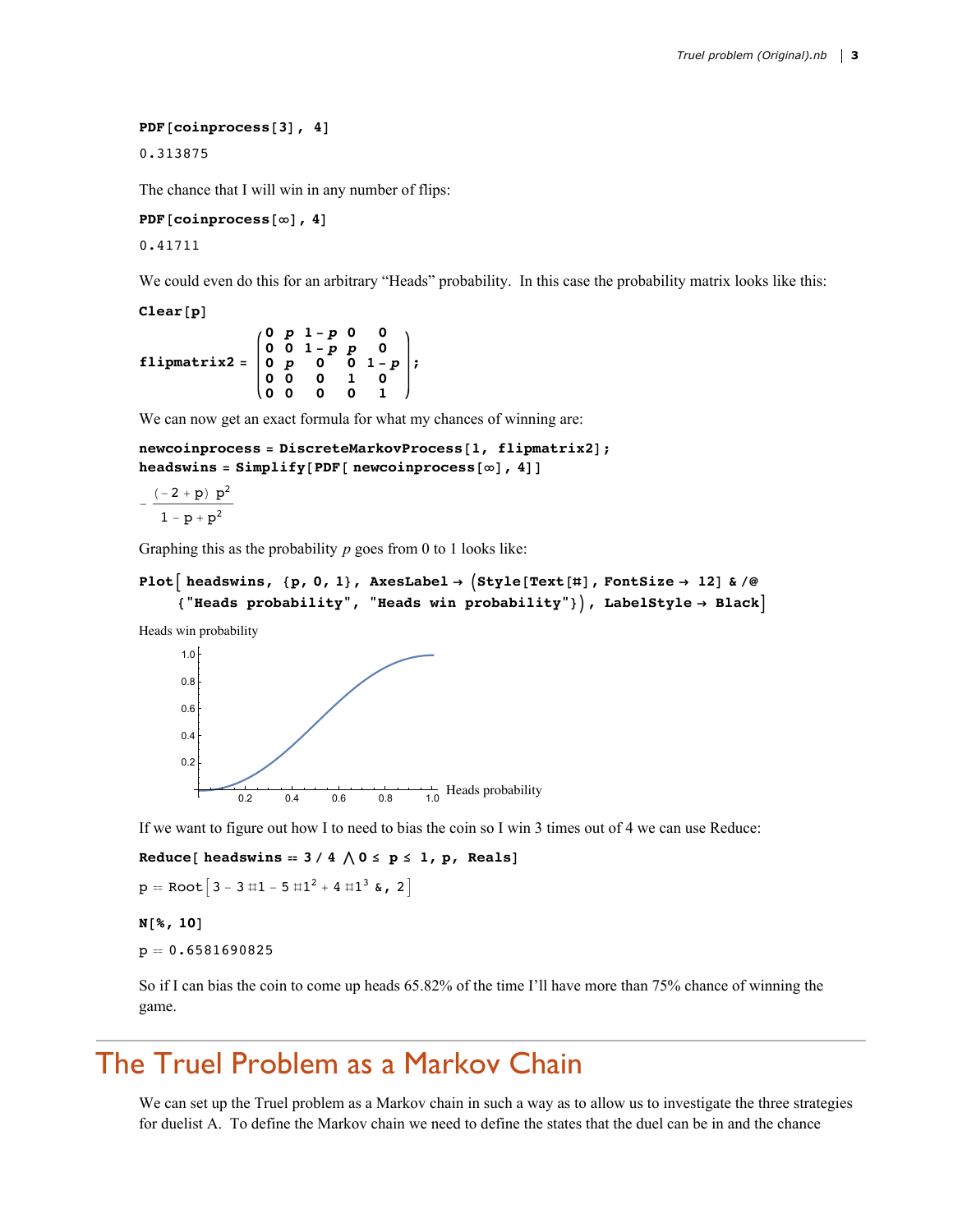moving from one state to any other.

The states are simply the different combinations of who is still alive and whose turn it is to fire:

State 1: ABC alive, A's turn to fire. State 2: ABC alive, B's turn to fire. State 3: ABC alive, C's turn to fire. State 4: AB alive, A's turn to fire. State 5: AB alive, B's turn to fire. State 6: AC alive, A's turn to fire. State 7: AC alive, C's turn to fire. State 8: BC alive, B's turn to fire. State 9: BC alive, C's turn to fire. State 10: A wins State 11: B wins State 12: C wins

Although this system has a lot of states, fortunately most of the states aren't directly connected (that is it is not possible to move from some states to other ones) so it is not quite as complicated as it might seem. For example none of the states 1-3 directly connect to the states 10-12 as you can't go from all 3 people alive to just 1 person alive in a single step.

Next we have to find the probabilities of moving from one state to another. We know the accuracy probabilities for the shooters are *a*, *b*, and *c* (with  $0 < a < b < c < 1$ ). Define *pab* to be the chance that A shoots at B when 3 people are alive, *pac* the chance A shoots at C when 3 people are alive, and *pag* the chance that A shoots at the ground when 3 people are alive (so  $0 \leq pab$ , pac, pag  $\leq 1$  and  $pab+pac+pag = 1$ ). Let pba, pbc, pca, and pcb be defined the same way (we will assume that as B and C are not the worst shots they won't waste their shots, so there is no need to consider terms like *pbg* and *pcg*). As these are also probabilities we know  $0 \leq pba$ ,  $pbc$ ,  $pca$ ,  $pcb \leq 1$ ,  $pba + pbc = 1$ , and  $pca + pcb = 1$ . It may seem like extra work to use general probabilities rather than start with each strategy, but this will let us find the matrix for the Markov chain just once and then treat each strategy as a special case of the general matrix.

Working with the probabilities to move from each given state, we have:

State 1 only directly connects to states 2, 5, and 7 (all other probabiltities must be 0)

The chance from moving from state 1 to state 2 is:

$$
p(1 \rightarrow 2) = p(\text{ground shot}) + p(A \text{ chose } B \text{ and missed}) + p(A \text{ chose } C \text{ and missed}) =
$$
  
 
$$
pag + (1 - a) \text{ pad} + (1 - a) \text{ pac}
$$

The chance from moving from state 1 to state 5 is:

 $p(1 \rightarrow 5) = p(A \text{ chose } C \text{ and hit}) = pac \times a = a pac$ 

The chance of moving from state 1 to state 7 is

 $p(1 \rightarrow 7) = p(A \text{ chose } B \text{ and hit}) = pab \times a = a \text{ pab}$ 

State 2 only directly connects to states 3, 4, and 9 (all other probabilities must be 0); those probabilities are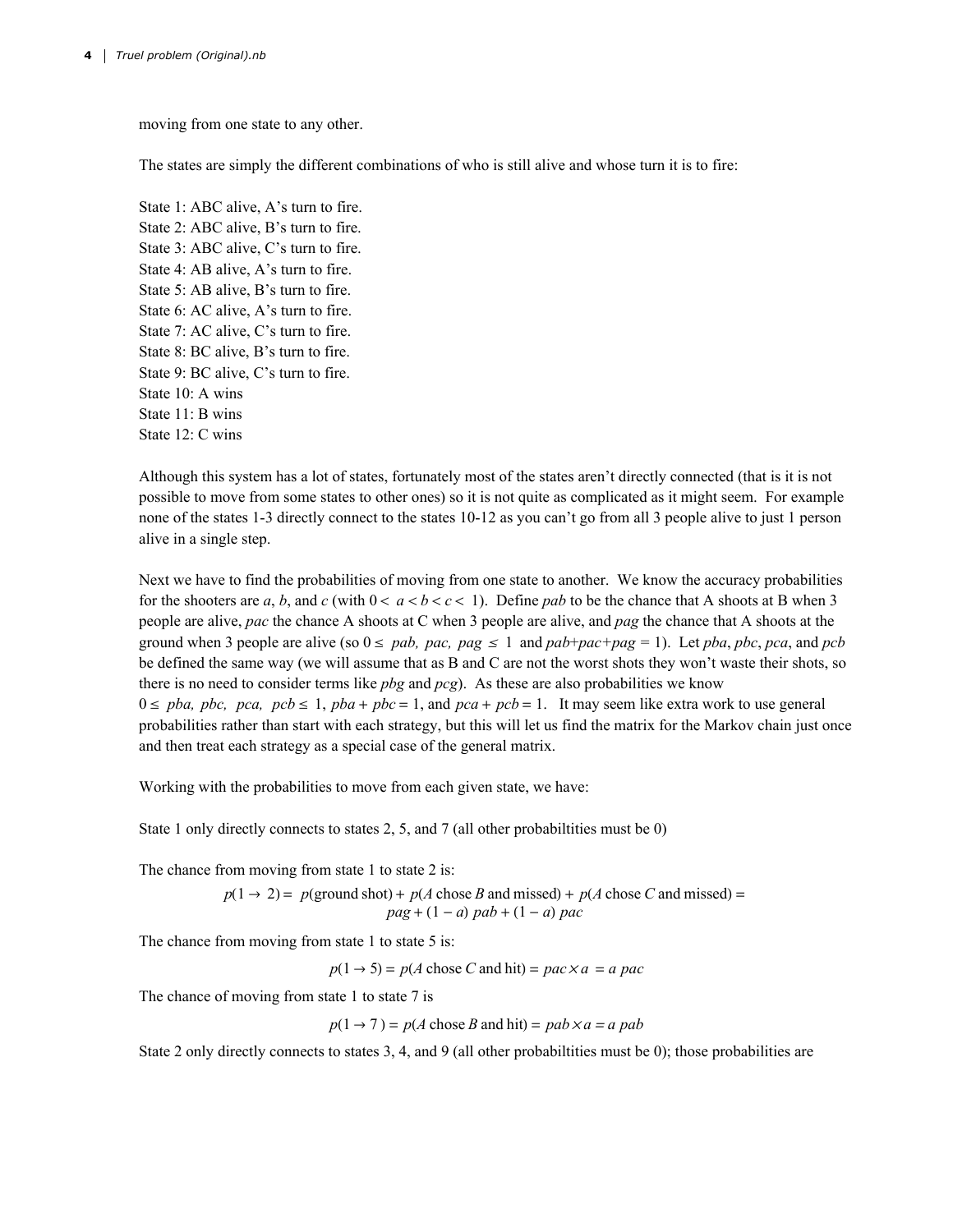$p(2 \rightarrow 3) = p(B \text{ chose } A \text{ and missed}) + p(B \text{ chose } C \text{ and missed}) = (1 - b) pba + (1 - b) pbc$  $p(2 \rightarrow 4) = p(B \text{ chose } C \text{ and hit}) = b \text{ pbc}$  $p(2 \rightarrow 9) = p(B \text{ chose } A \text{ and hit}) = b \text{ pba}$ 

State 3 only directly connects to states 1, 6, and 8 (all other probabilities must be 0); those probabilities are

 $p(3 \rightarrow 1) = p(C \text{ chose } A \text{ and missed}) + p(C \text{ chose } B \text{ and missed}) = (1 - c) pca + (1 - c) pcb$  $p(3 \rightarrow 6) = p(C \text{ chose } B \text{ and hit}) = c \text{ } pcb$  $p(3 \rightarrow 8) = p(C \text{ chose } A \text{ and hit}) = c \ pca$ 

State 4 only directly connects to states 5 and 10 (all other probabiltities must be 0). As this state is essentially a 2 person duel there is no advantage to A shooting the ground and so no real choice for what to shoot at, and the two probabilities are

$$
p(4 \rightarrow 5) = p(A \text{ shot at } B \text{ and missed}) = 1 - a
$$
  

$$
p(4 \rightarrow 10) = p(A \text{ shot at } B \text{ and hit}) = a
$$

Likewise state 5 only directly connects to states 4 and 11 (all other probabilities must be 0), and these probabilities are

$$
p(5 \rightarrow 4) = p(B \text{ shot at } A \text{ and missed}) = 1 - b
$$
  

$$
p(5 \rightarrow 11) = p(B \text{ shot at } A \text{ and hit}) = b
$$

Similarly state 6 only directly connects to states 7 and 10 (all other probabilities must be 0), and these probabilities are

$$
p(6 \rightarrow 7) = p(A \text{ shot at } C \text{ and missed}) = 1 - a
$$
  

$$
p(6 \rightarrow 10) = p(A \text{ shot at } C \text{ and hit}) = a
$$

Likewise state 7 only directly connects to states 6 and 12 (all other probabilities must be 0), and these probabilities are

$$
p(7 \rightarrow 6) = p(C \text{ shot at } A \text{ and missed}) = 1 - c
$$
  

$$
p(7 \rightarrow 12) = p(C \text{ shot at } A \text{ and hit}) = c
$$

Similarly state 8 only directly connects to states 9 and 11 (all other probabilities must be 0), and these probabilities are

$$
p(8 \rightarrow 9) = p(B \text{ shot at } C \text{ and missed}) = 1 - b
$$
  

$$
p(8 \rightarrow 11) = p(B \text{ shot at } C \text{ and hit}) = b
$$

Likewise state 9 only directly connects to states 8 and 12 (all other probabilities must be 0), and these probabilities are

$$
p(9 \rightarrow 8) = p(C \text{ shot at } B \text{ and missed}) = 1 - c
$$
  

$$
p(9 \rightarrow 12) = p(C \text{ shot at } A \text{Band hit}) = c
$$

States 10, 11, and 12 are the "win" states, so they each directly connect only to themselves with probability 1 as they are possible ends for the duel (all other probabilities are 0).

As most of the probabilties are 0 it is easier to define the matrix using a command called SparseArray (in which you only have to say which entries are not 0):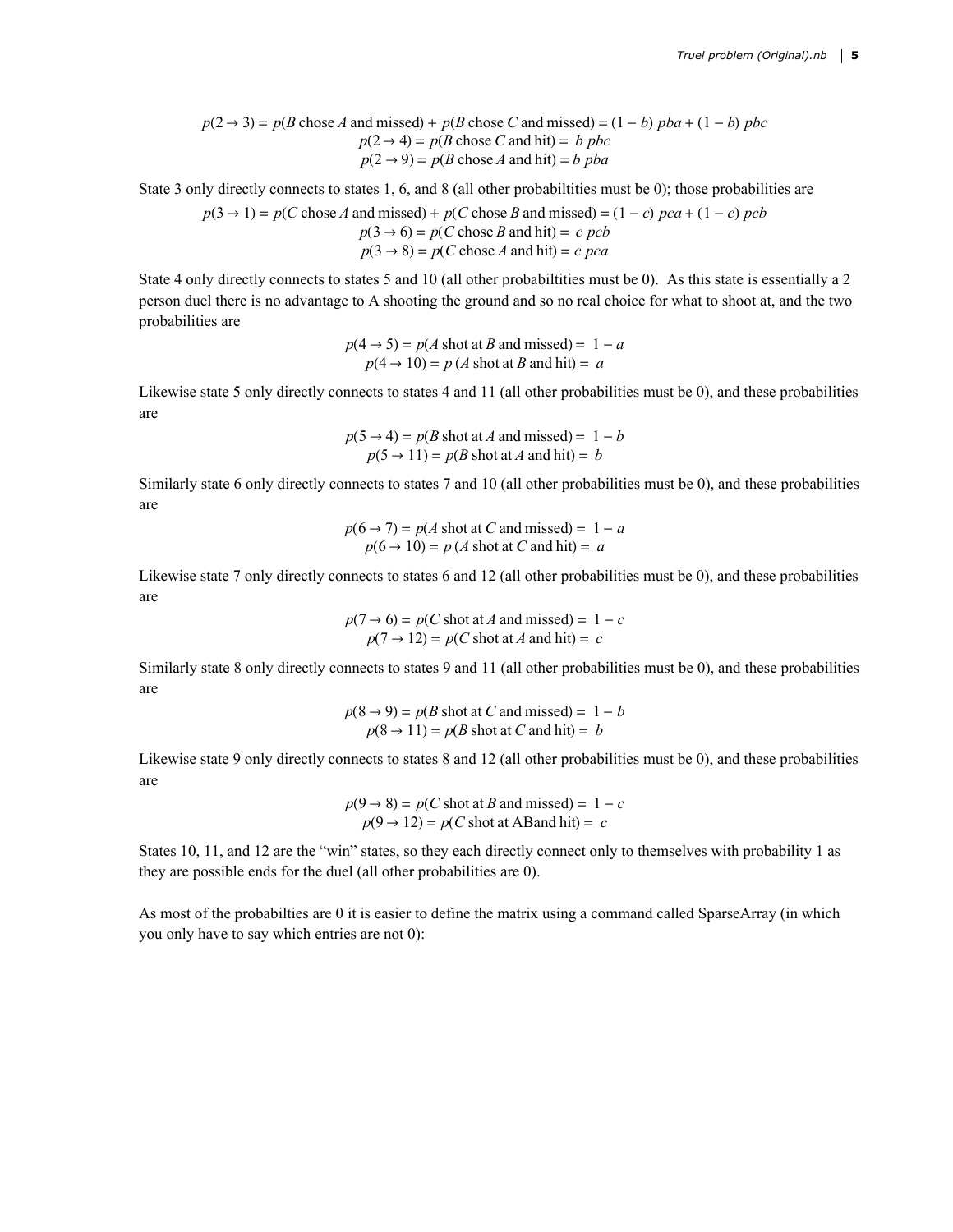```
truelmatrix =
 Normal [SparseArray [{\{1, 2\} \rightarrow pag + (1 - a) pab + (1 - a) pac, \{1, 5\} \rightarrow a pac,
    \{1, 7\} \rightarrow a pab, \{2, 3\} \rightarrow (1 - b) pba + (1 - b) pbc, \{2, 4\} \rightarrow b pbc,
    \{2, 9\} \rightarrow b pba, \{3, 1\} \rightarrow (1-c) pca + (1-c) pcb, \{3, 6\} \rightarrow c pcb, \{3, 8\} \rightarrow c pca,
    \{4, 5\} \rightarrow 1-a, \{4, 10\} \rightarrow a, \{5, 4\} \rightarrow 1-b, \{5, 11\} \rightarrow b, \{6, 7\} \rightarrow 1-a,
    \{6, 10\} \rightarrow a, \{7, 6\} \rightarrow 1-c, \{7, 12\} \rightarrow c, \{8, 9\} \rightarrow 1-b, \{8, 11\} \rightarrow b,\{9, 8\} \rightarrow 1-c, \{9, 12\} \rightarrow c, \{10, 10\} \rightarrow 1, \{11, 11\} \rightarrow 1, \{12, 12\} \rightarrow 1\}];
MatrixForm[truelmatrix]
         0 (1 - a) pab + (1 - a) pac + pag \begin{array}{cc} 0 & 0 & a pac 0 a pac 0 0 (1 - b) pba + (1 - b) pbc b pbc 0
                             0 (1 - b) pba + (1 - b) pbc b pbc \begin{bmatrix} 0 & 0 \ 0 & 0 & 0 \end{bmatrix}(1 - c) pca + (1 - c) pcb 0<br>0 0 0 0 1 - a
         0 0 0 0 0 1 - a 1
         0 0 0 1 - b 0 0
         0 0 0 0 0 0
         0 0 0 0 0 1
         0 0 0 0 0 0
         0 0 0 0 0 0
         0 0 0 0 0 0
         0 0 0 0 0 0
         0 0 0 0 0 0
```
Since A shoots first the initial state for the Markov chain will be state 1. Once we implement the different strategies by choosing values for the probabilites *pab*, etc. we can find the chance that A (or anyone else) will win the duel by looking at the probability we end up in state 10 (or state 11 for B to win, or state 12 for C to win).

### Implementing the Three Strategies

The three stratgies for duelist A are to shoot the best duelist (C), shoot B or C at random, or waste the shot in the ground. Assuming that B and C will always shoot at each other when all three people are alive lets us set specific values for many of the probabilities:

The "shoot the best duelist" strategy corresponds to *pac* = 1, *pab* = 0, *pag* = 0, *pba* = 0, *pbc* = 1, *pcb* = 1, *pca* = 0:

shootatbest = {pac  $\rightarrow$  1, pab  $\rightarrow$  0, pag  $\rightarrow$  0, pba  $\rightarrow$  0, pbc  $\rightarrow$  1, pcb  $\rightarrow$  1, pca  $\rightarrow$  0}; **shootatbestprocess = DiscreteMarkovProcess[ 1, truelmatrix /. shootatbest];**

The "shoot randomly" strategy for A corresponds to  $pac = \frac{1}{2}$ ,  $pab = \frac{1}{2}$ ,  $pag = 0$ ,  $pba = 0$ ,  $pbc = 1$ ,  $pcb = 1$ ,  $pca = 0$ :

#### **shootatrandom =**

{pac  $\rightarrow$  1/2, pab  $\rightarrow$  1/2, pag  $\rightarrow$  0, pba  $\rightarrow$  0, pbc  $\rightarrow$  1, pcb  $\rightarrow$  1, pca  $\rightarrow$  0}; **shootatrandomprocess = DiscreteMarkovProcess[ 1, truelmatrix /. shootatrandom];**

The "waste your shot" strategy corresponds to  $pab = pac = 0$ ,  $pag = 1$ ,  $pba = 0$ ,  $pbc = 1$ ,  $pcb = 1$ ,  $pca = 0$ :

shootatground = { pac  $\rightarrow$  0, pab  $\rightarrow$  0, pag  $\rightarrow$  1, pba  $\rightarrow$  0, pbc  $\rightarrow$  1, pcb  $\rightarrow$  1, pca  $\rightarrow$  0}; **shootatgroundprocess = DiscreteMarkovProcess[ 1, truelmatrix /. shootatground];**

Assuming that A uses the "shoot at the best duelist" strategy his chance of winning is given by

**bestawin = Together[ PDF[shootatbestprocess[∞], 10]]**

 $-((a (-a^2 - a b + 2 a^2 b - 2 a c + 2 a^2 c - 2 b c + 6 a b c - 4 a^2 b c + b^2 c - 2 a b^2 c + a^2 b^2 c))$  $((-a - b + a b) (-a - c + a c) (a + b - a b + c - a c - b c + a b c)))$ 

In the case A is using rhe "shoot at random" strategy the chance he wins is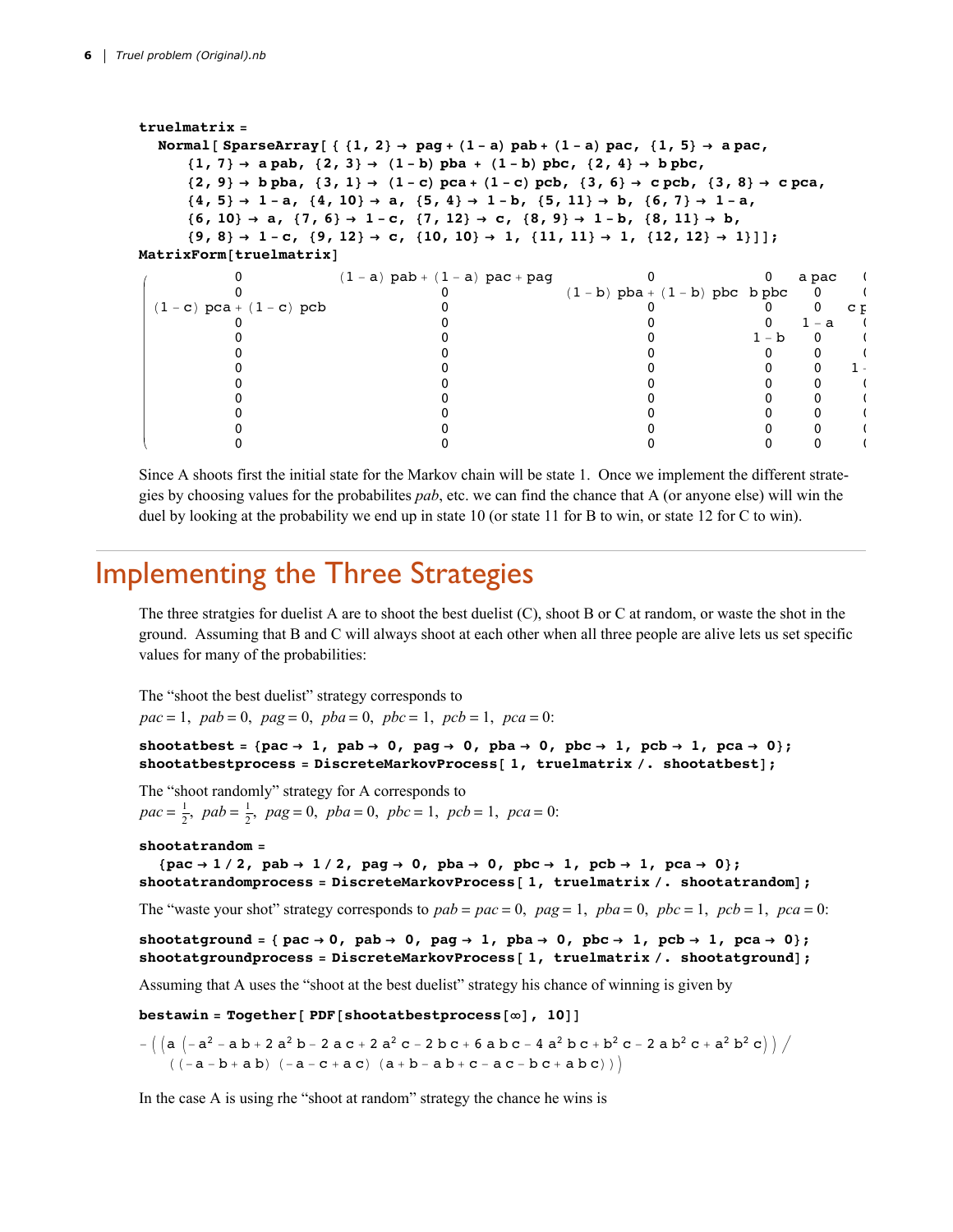**randomawin = Together[ PDF[shootatrandomprocess[∞], 10]]**

 $(2 a<sup>3</sup> + 3 a<sup>2</sup> b - 4 a<sup>3</sup> b + 3 a<sup>2</sup> c - 4 a<sup>3</sup> c + 4 a b c - 12 a<sup>2</sup> b c + 8 a<sup>3</sup> b c - 2 a b<sup>2</sup> c + 4 a<sup>2</sup> b<sup>2</sup> c - 2 a<sup>3</sup> b<sup>2</sup> c)$  $(2 (-a - b + a b) (-a - c + a c) (a + b - a b + c - a c - b c + a b c))$ 

If A is using the "waste your shot"/ "shoot the ground" strategy his chance of winning is

**groundawin = Together[ PDF[shootatgroundprocess[∞], 10]]**

 $\mathcal{L} = \left( \begin{pmatrix} a & b + a & c + 2 & b & c - 3 & a & b & c - b^2 & c + a & b^2 & c \end{pmatrix} \right) / \left( \begin{pmatrix} -a & -b & + a & b \end{pmatrix} \begin{pmatrix} -a & -c & + a & c \end{pmatrix} \right) - \left( \begin{pmatrix} -b & -c & + b & c \end{pmatrix} \right)$ 

So the question of which strategy to use is which of these 3 quantities is largest - for certain values of *a*, *b*, and *c* different strategies might work better. For example if  $a = 0.1$ ,  $b = 0.2$ , and  $c = 0.9$  these numbers are

```
{bestawin, randomawin, groundawin} /. {a → .1, b → .2, c → .9}
               {0.176795, 0.161993, 0.163641}
```
and therefore it would better for A to use the "shoot at best" strategy. But if  $a = .4$ ,  $b = .8$ ,  $c = .9$  we get

```
{bestawin, randomawin, groundawin} /. {a → .4, b → .8, c → .9}
                {0.304153, 0.294364, 0.449216}
```
and it is best for A to shoot at the ground and waste the shot.

So if you know the values for *a*, *b*, and *c* this lets you pick the best strategy. But what if you only know some of the accuracy numbers (or even none of them), subject to  $0 < a < b < c < 1$ ? For example what if you know  $c = 0$ . but not the specific values for *a* and *b*?

In this case we can use *Mathematica* to find ranges of values for *a* and *b* where each of the three players is most likely to win and see which range is the largest. For example if we use the "shoot at best" strategy with  $c = 0$  we could set up and graph the regions of values for *a* and *b* where each player is most likely to win: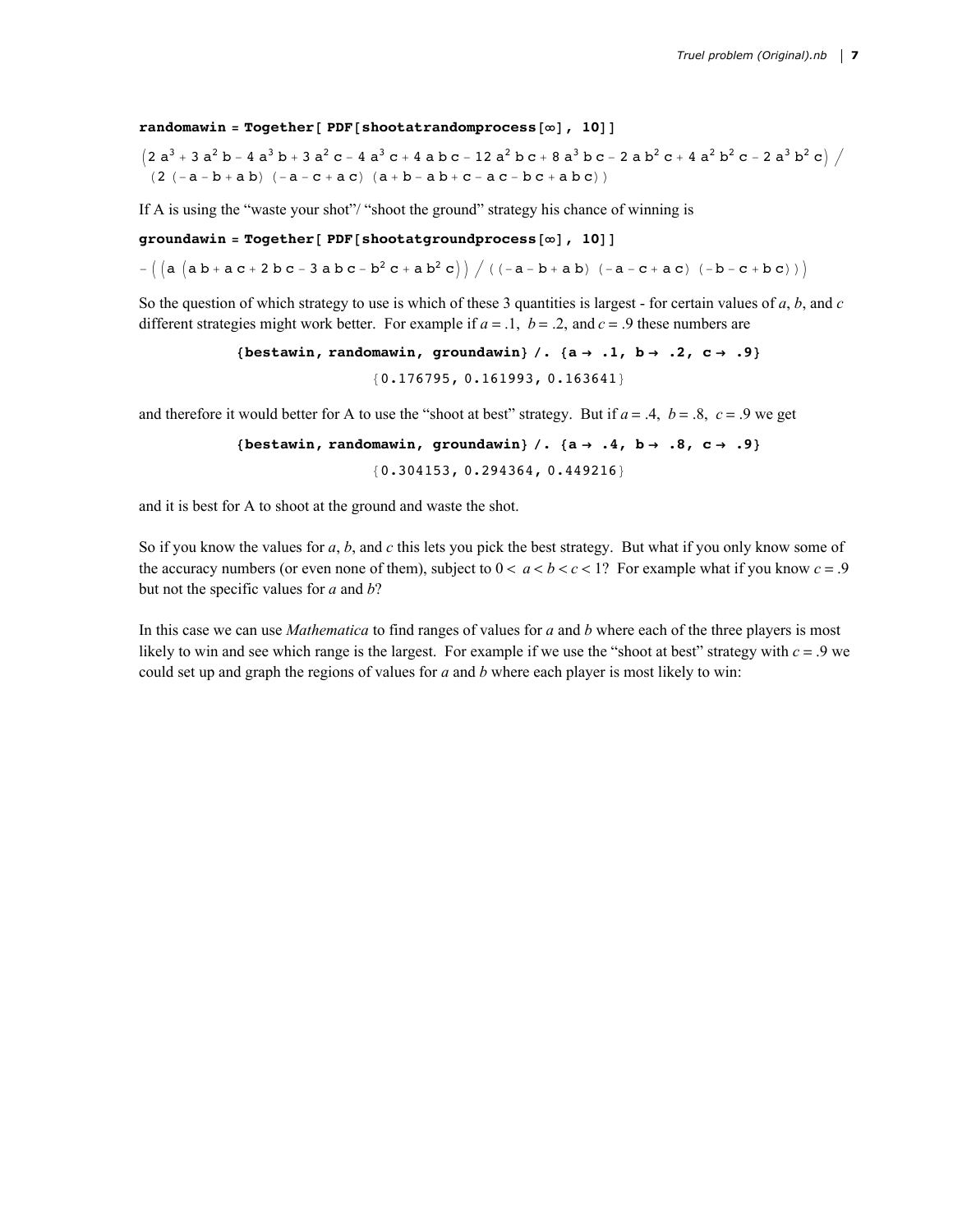```
alikelytowin = \text{PDF} [ shootatbestprocess [\infty], 10] \angle c \rightarrow .9;
blikelytowin = PDF[shootatbestprocess[∞], 11] /. c → .9;
\text{clikelytovin} = \text{PDF}[\text{shootatbestprocess}[\infty], 12] / \text{. c} \rightarrow .9;bestplot = RegionPlot
   {alikelytowin ≥ blikelytowin  alikelytowin ≥ clikelytowin  0 ≤ a < b < .9,
    blikelytowin ≥ alikelytowin  blikelytowin ≥ clikelytowin  0 ≤ a < b < .9,
    clikelytowin ≥ alikelytowin  clikelytowin ≥ blikelytowin  0 ≤ a < b < .9},
   \{b, 0, 1\}, \{a, 0, 1\}, FrameLabel \rightarrow \{\text{Style}[\text{Text}[\texttt{#}], \texttt{FontSize} \rightarrow 16] \& \}{"b's accuracy", "a's accurancy"}, PlotPoints → 50,
  PlotLegends →  Style[Text[#], FontSize → 16] & /@ {"A most likely to win",
        "B most likely to win", "C most likely to win"}, LabelStyle → Black,
  PlotLabel \rightarrow Style[Text{?} FontSize \rightarrow 16]
```


The upper portion of this is empty as we know *a* < *b*. Clearly B has the best chance to win in this case as he has the largest area. Repeating this process using the "Shoot at the ground" strategy gives us this graph: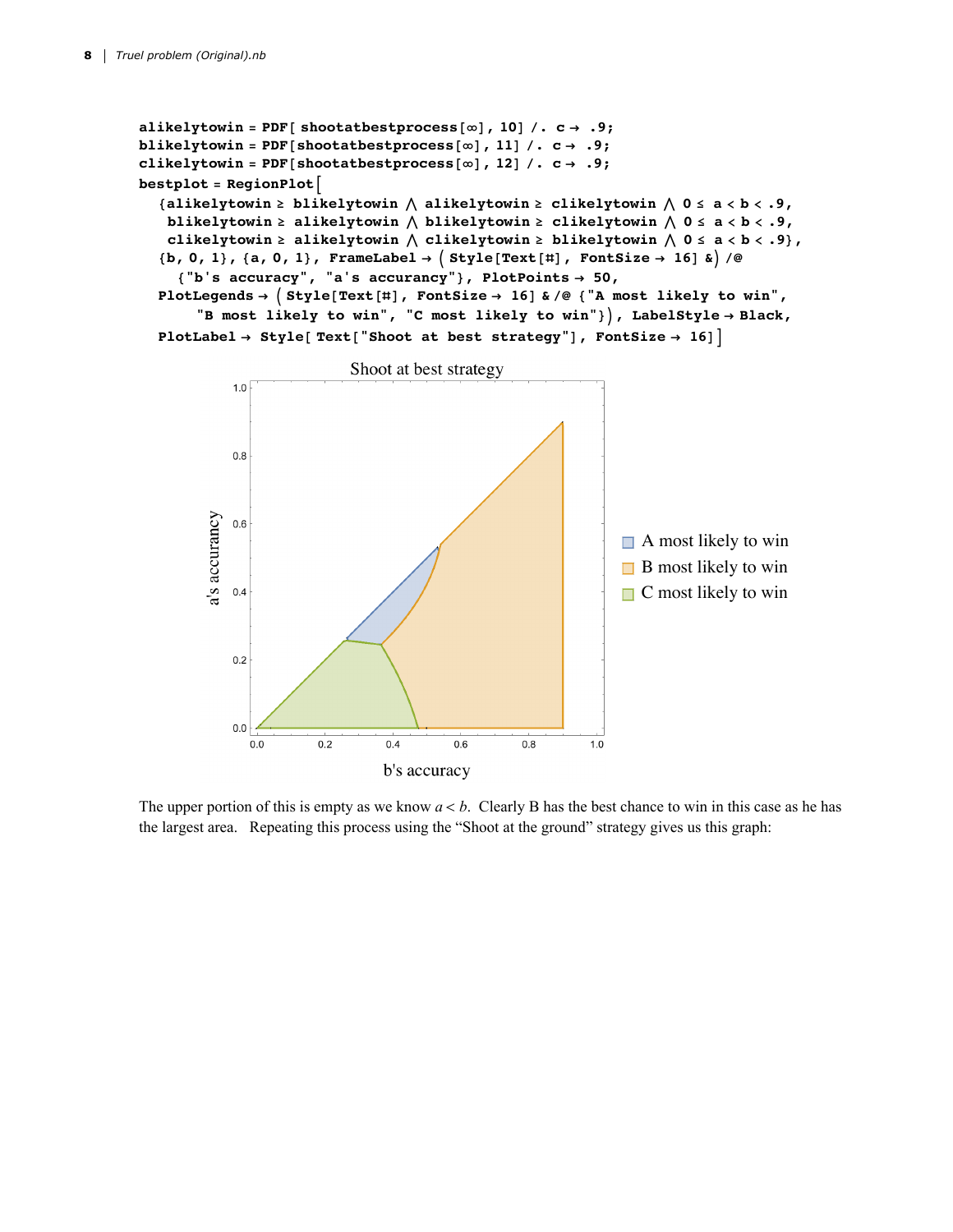```
alikelytowin = PDF[ shootatgroundprocess[\infty], 10] \neq c \rightarrow .9;
blikelytowin = PDF[shootatgroundprocess[∞], 11] /. c → .9;
clikely to win = PDF[shootatgroundprocess[\infty], 12] / C \rightarrow .9;bestplot = RegionPlot
   {alikelytowin ≥ blikelytowin  alikelytowin ≥ clikelytowin  0 ≤ a < b < .9,
    blikelytowin \geq alikelytowin \wedge blikelytowin \geq clikelytowin \wedge 0 \leq a \lt b \lt .9,
    clikelytowin ≥ alikelytowin  clikelytowin ≥ blikelytowin  0 ≤ a < b < .9},
   \{b, 0, 1\}, \{a, 0, 1\}, FrameLabel \rightarrow \{ \text{style} [\text{Text}[\text{\texttt{#}}], FontSize \rightarrow 16] & \rangle / \emptyset{"b's accuracy", "a's accurancy"}, PlotPoints → 50,
   PlotLegends →  Style[Text[#], FontSize → 16] & /@ {"A most likely to win",
        "B most likely to win", "C most likely to win"}, LabelStyle → Black,
   PlotLabel \rightarrow Style [Text]<sup></sup> [Shoot at the ground strategy<sup>"</sup>], FontSize \rightarrow 16]
```


Comparing the areas in this graph shows that A has the largest range over which he is likely to win. So for  $c = .9$ it looks like the "shoot the ground" strategy works better for duelist A than the "shoot the best" strategy. We could make this more specific by computing the areas to several decimal places and then scaling them up by the same factor so the total area of all 3 would be 1. That would give us the following computations:

For the "shoot at best" strategy:

```
alikelytowin = PDF[\text{shootatbestprocess}[\infty], 10] \angle, \text{c} \rightarrow .9;blikelytowin = PDF [shootatbestprocess [\infty], 11] \neq, c \rightarrow .9;
clikelytowin = PDF[shootatbestprocess[\infty], 12] \angle c \rightarrow .9;
aifbest = NIntegrate[ 1, {a, b} ∈ ImplicitRegion[alikelytowin ≥ blikelytowin 
        alikelytowin \ge clikelytowin \wedge 0 \le a \lt b \lt .9, {a, b}]] \neqNIntegrate[ 1, {a, b} ∈ ImplicitRegion[ 0 ≤ a ≤ b ≤ .9, {a, b}]]
0.0565597
```
versus the choice of the "shoot at the ground" strategy: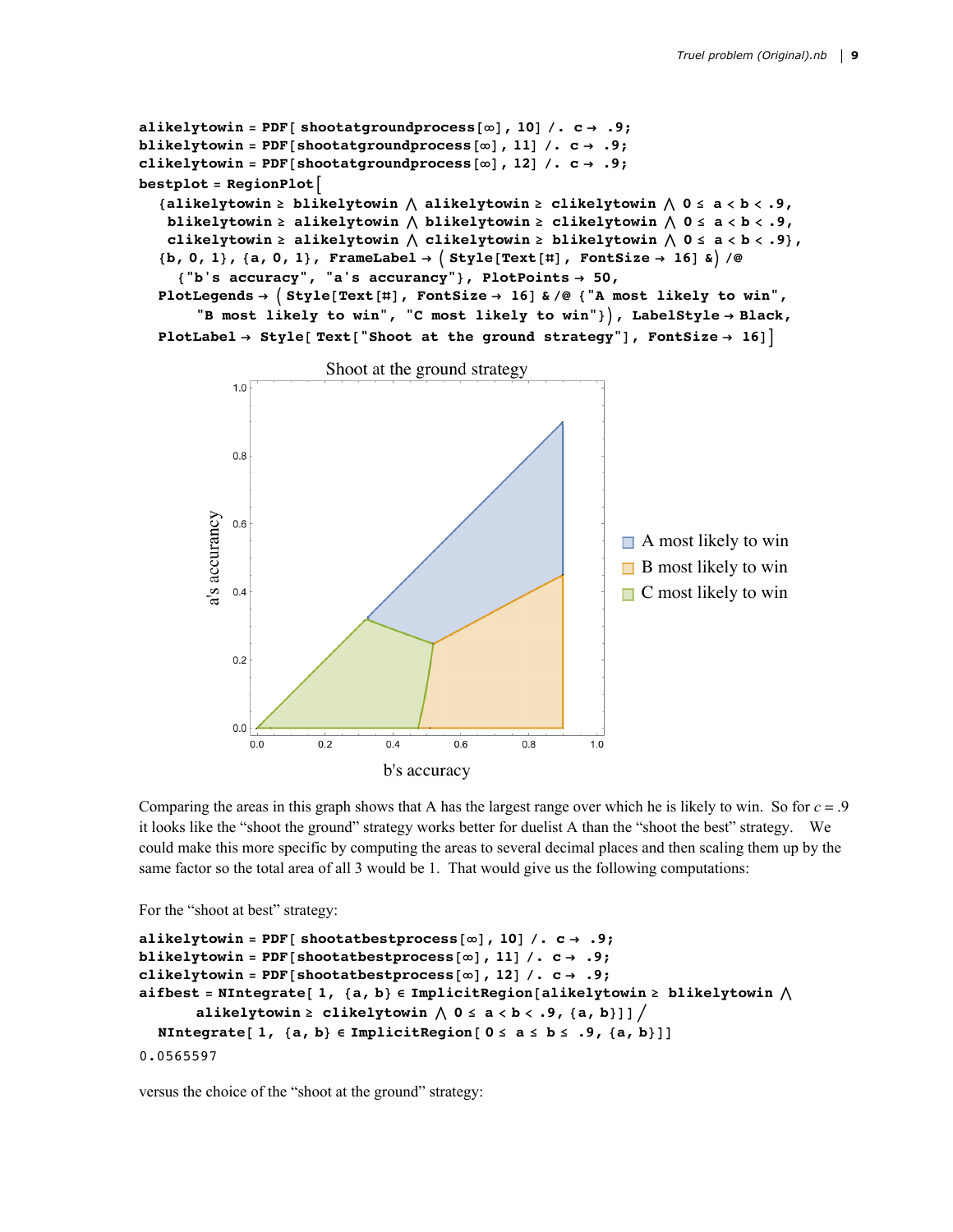```
alikelytowin = PDF[ shootatgroundprocess[\infty], 10] \neq c \rightarrow .9;
blikelytowin = PDF[shootatgroundprocess[∞], 11] /. c → .9;
clikely to win = PDF[shootatgroundprocess[\infty], 12] / C \rightarrow .9;aifground = NIntegrate[ 1, {a, b} ∈ ImplicitRegion[alikelytowin ≥ blikelytowin 
        alikelytowin \ge clikelytowin \wedge 0 \le a \lt b \lt .9, {a, b}]] \neqNIntegrate[ 1, {a, b} ∈ ImplicitRegion[ 0 ≤ a ≤ b ≤ .9, {a, b}]]
```
0.405542

So if  $c = .9$  the switch in strategy from "shoot at best" to "shoot at the ground" increases A's chance of winning almost sevenfold. If we look at the "shoot at random" strategy we get the computations

```
alikelytowin = \text{PDF} [ shootatrandomprocess [\infty], 10] \angle c \rightarrow .9;
blikelytowin = PDF[shootatrandomprocess[∞], 11] /. c → .9;
clikely to win = PDF[</math> <i>shootatrandomprocess</i> <math>[\infty]</math> <i>, 12</i> <math>] / . . . . . .9;aifrandom = NIntegrate[ 1, {a, b} ∈ ImplicitRegion[alikelytowin ≥ blikelytowin 
        alikelytowin ≥ clikelytowin  0 ≤ a < b < .9, {a, b}]] 
  NIntegrate[ 1, {a, b} ∈ ImplicitRegion[ 0 ≤ a ≤ b ≤ .9, {a, b}]]
0.102702
```
So it looks like if you know that you are the worst shooter and the best shooter is 90% accurate, your best chance is to go with the "shoot at the ground" strategy.

But what if you don't know the value for *c*? Can we come up with a statement that tells us under what conditions it is best for A to waste his shot? To do this can define the chance for A under each strategy and require various strategies be the best (it will be important to simplify and use the assumption that  $0 < a < b < c < 1$ ):

```
chanceforaunderbest = PDF[ shootatbestprocess[∞], 10];
chanceforaunderrandom = PDF[ shootatrandomprocess[∞], 10];
chanceforaunderground = PDF[ shootatgroundprocess[∞], 10];
```
The conditions under which shooting at the best duelist is the best strategy are: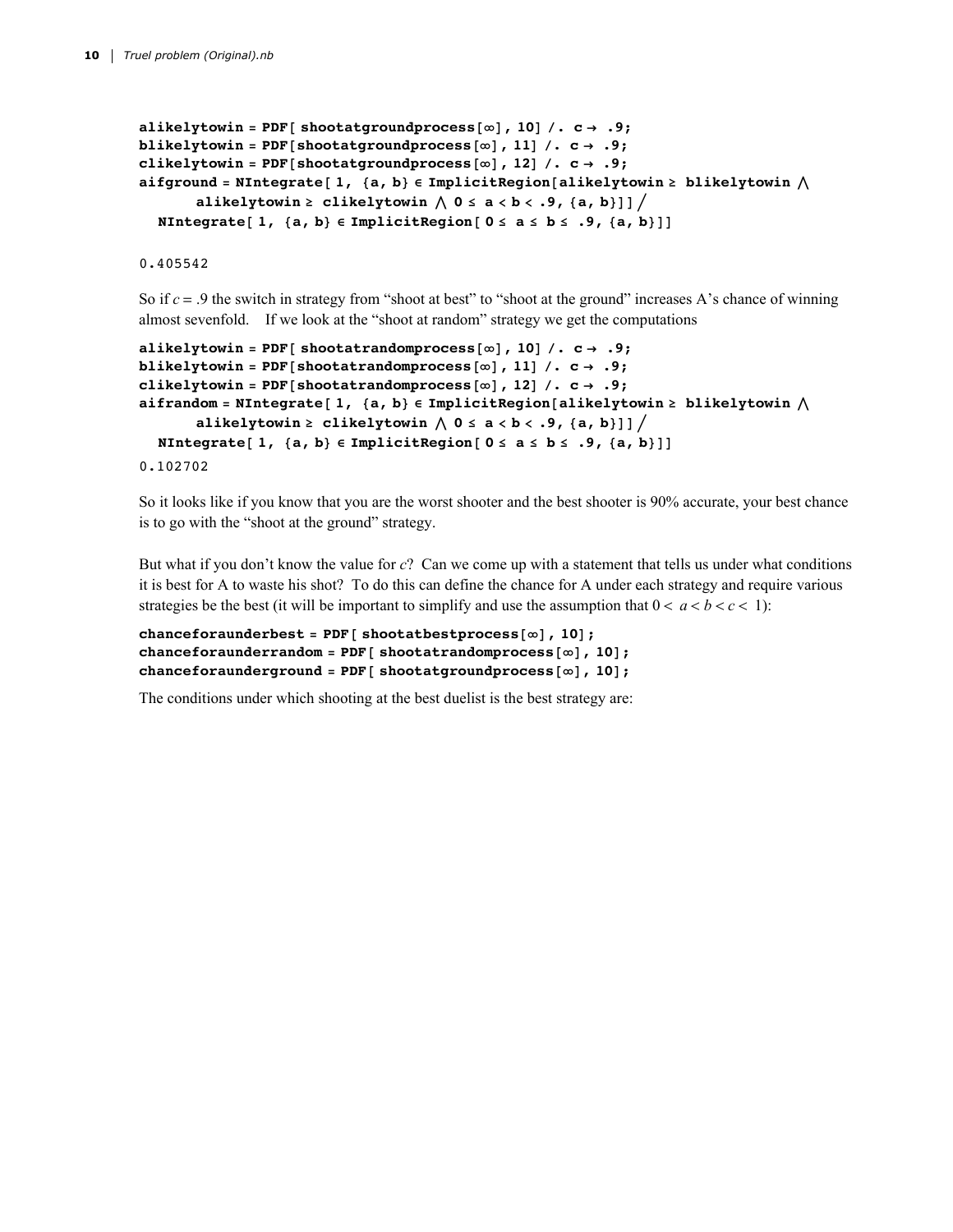$$
bestis best = \text{FullSimplify [Reduce [ chanceforaunderbest > chanceforaunderrandom A \text{ the image})\n (henceforward the set > c = 1]\n (0 < a < b < c < 1)]\n (0 < a < b && c < 1 && c\n )\n (0 < a < b && c < 1 && c\n )\n (0 < a < b && c < 1 && c\n )\n (1 + 8 < 1 + 12 < 11^2 + 4 < 11^3 && c\n )\n (1 + 1 + 12 < 11^2 + 11^3 && c\n )\n (1 + 1 + 12 < 11^2 + 11^3 && c\n )\n (1 + 1 + 12 < 11^2 + 11^3 && c\n )\n (1 + 1 + 12 < 11^2 + 11^3 && c\n )\n (1 + 1 + 12 < 11^2 + 11^3 && c\n )\n (1 + 1 + 12 < 11^2 + 11^3 && c\n )\n (1 + 1 + 12 < 11^2 + 11^3 && c\n )\n (1 + 1 + 12 < 11^2 + 11^3 && c\n )\n (2 + 1 + 12 && c\n )\n (3 + 2 + 12 < 12 + 12 + 12 + 11^2 + 11^3 && c\n )\n (4 + 12 + 12 + 12 + 12 + 11^2 + 11^3 && c\n )\n (5 + 12 + 12 + 12 + 11^2 + 11^3 && c\n )\n (6 + 12 + 12 + 12 + 12 + 11^2 + 11^3 && c\n )\n (7 + 12 + 12 + 12 + 11^2 + 11^3 && c\n )\n (8 + 12 + 12 + 11^2 + 11^3 && c\n )\
$$

These complicated inequalities define a portion of 3D space which you can see below. The red shading is the portion of the 3D cube were  $0 < a < b < c < 1$  (just as in the 2D pictures above the inequality  $0 < a < b < .9$  forced the regions into half of a square, the inequality  $0 < a < b < c < 1$  forces our regions into half a cube).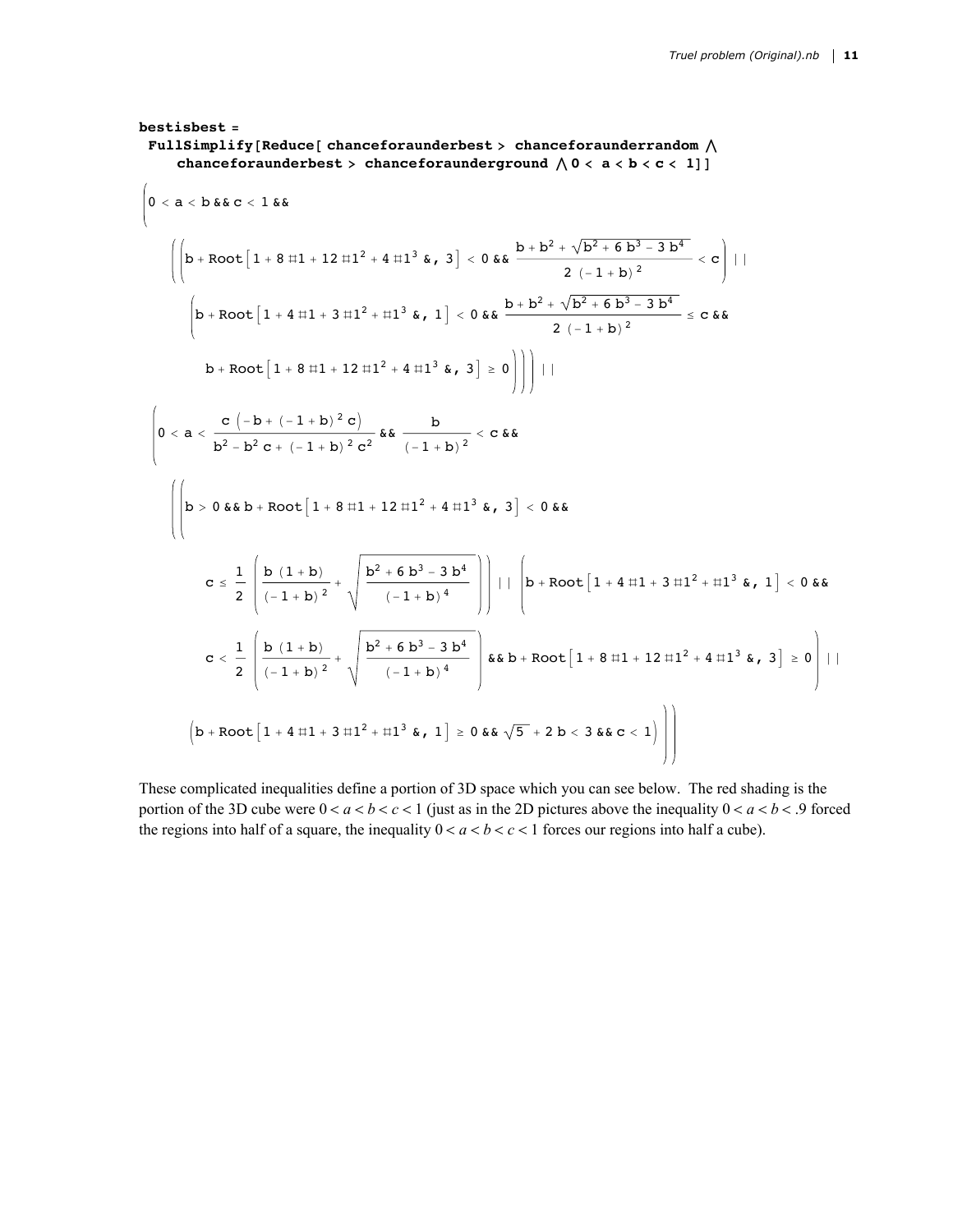```
Show\begin{bmatrix} \text{RegionPlot3D} \end{bmatrix} bestisbest \wedge 0 < a < b < c < 1, {a, 0, 1},
    \{b, 0, 1\}, \{c, 0, 1\}, AxesLabel \rightarrow \{Style[Text[\#], FontSize \rightarrow 14] & /@
        {"a's accuracy", "b's accuracy", "c's accuracy"}, LabelStyle → Black,
  RegionPlot3D[0 < a \leq b \leq c < 1, {a, 0, 1}, {b, 0, 1}, {c, 0, 1}, Mesh \rightarrow None,
    PlotPoints → 30, PlotStyle → Directive[ Red, Opacity[.05]] ]  // Quiet
```


The probability that the "shoot at the best" strategy is the best for A is the ratio of the solid volume divided by the volume of the lightly shaded portion of the cube.

```
NIntegrate [1, {a, b, c} \in ImplicitRegion [bestisbest & 0 < a < b < c < 1, {a, b, c} ] ] /
 NIntegrate [1, {a, b, c} \in ImplicitRegion [0 < a < b < c < 1, {a, b, c} ]]
0.177789
```
Next we find those ranges for *a*, *b*, and *c* where the "shooting randomly" is best for A:

```
randomisbest = Reduce[ chanceforaunderbest < chanceforaunderrandom 
   chanceforaunderrandom > chanceforaunderground \bigwedge 0 < a < b < c < 1]
```
False

So shooting randomly turns out to never be the best strategy of the three.

Checking the conditions under which shooting at the ground is best gives us this computation: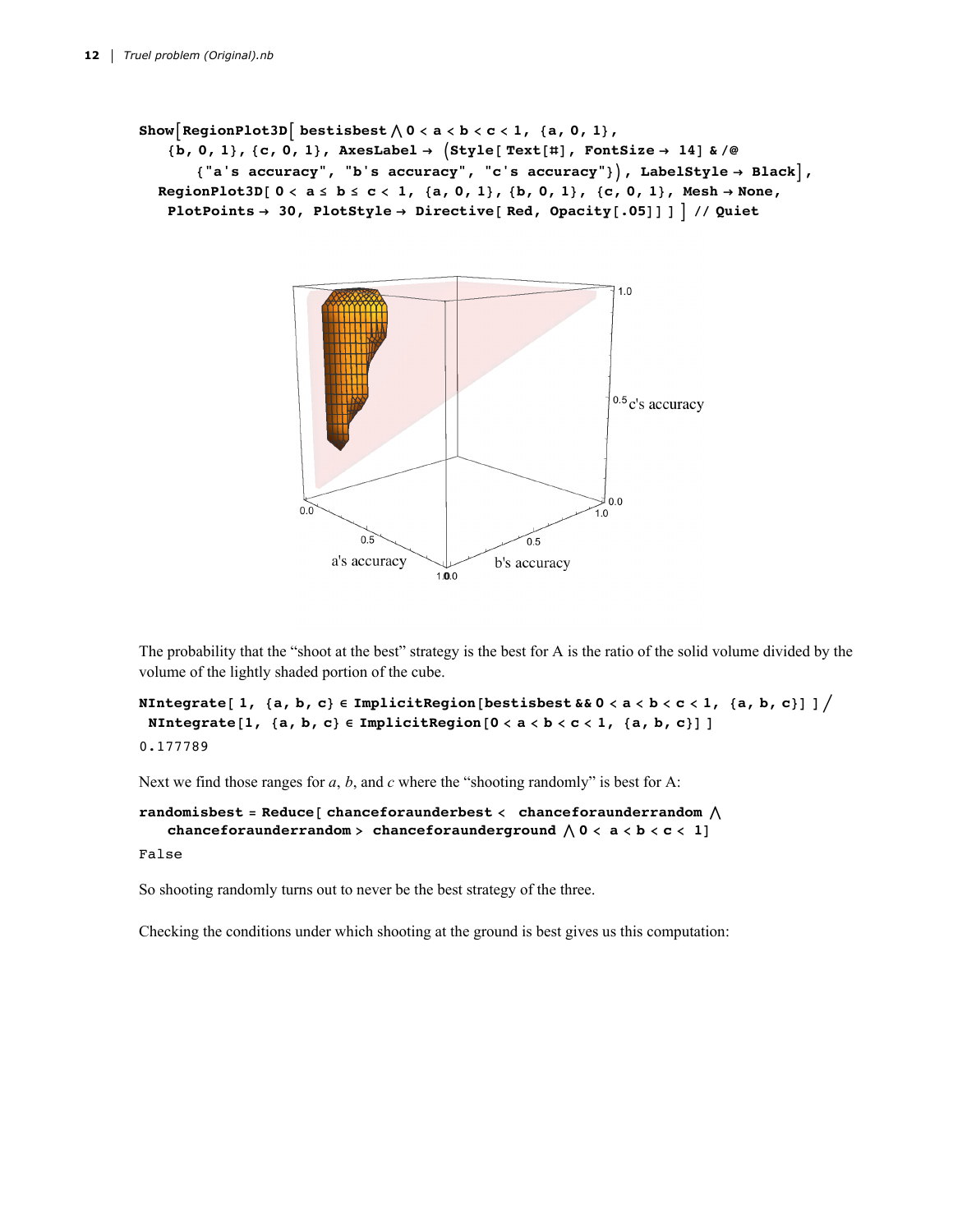### **groundisbest = FullSimplify[Reduce[ chanceforaunderrandom ≤ chanceforaunderground chanceforaunderbest**  $\leq$  **chanceforaunderground**  $\wedge$  0  $\lt$  **a**  $\lt$  **b**  $\lt$  **c**  $\lt$  1]]  $0 < a < b$  &  $b < c$  &  $\left(\left(\sqrt{5} + 2 b \ge 3 & 8 & b < 1 & 8 & c < 1\right) \mid \mid \left(\sqrt{5} + 2 b < 3 & 8 & c \le \frac{b}{(-1 + b)^2}\right)\right)\mid \mid$

$$
\left(\frac{c(-b+(-1+b)^2 c)}{b^2 - b^2 c + (-1+b)^2 c^2}\right) = a < b \& \frac{b}{(-1+b)^2} < c \& \frac{c}{b^2 - b^2 c + (-1+b)^2 c^2} \le a < b \& \frac{b}{(-1+b)^2} < c \& \frac{c}{b^2 - b^2 c + (-1+b)^2 c^2} \le a < b \& \frac{c}{b^2 - b^2 c + (-1+b)^2 c^2} \right)
$$
\n
$$
\left(\left|b > 0 \& c < \frac{1}{2} \left(\frac{b(1+b)}{(-1+b)^2} + \sqrt{\frac{b^2 + 6b^3 - 3b^4}{(-1+b)^4}}\right) \& b + \text{Root}\left[1+4 \text{ H1}+3 \text{ H1}^2 + \text{H1}^3 \& \frac{c}{b^2 - b^2 c + (-1+b)^2 c^2}\right] \right)\right)
$$

Seeing what portion of the 3D cube these inequalities define looks like

```
Show RegionPlot3D groundishest \wedge 0 < a < b < c < 1, {a, 0, 1}, {b, 0, 1},
    \{c, 0, 1\}, PlotPoints \rightarrow 50, AxesLabel \rightarrow (Style[Text[#], FontSize \rightarrow 14] & /@
       {"a's accuracy", "b's accuracy", "c's accuracy"}, LabelStyle → Black,
  RegionPlot3D[0 < a \le b \le c < 1, {a, 0, 1}, {b, 0, 1}, {c, 0, 1}, Mesh \rightarrow None,
   PlotPoints → 30, PlotStyle → Directive[ Red, Opacity[.05]] ]  // Quiet
```


And computing the probability that the "shoot the ground" strategy is the best for A is again the ratio of the two volumes and is given by:

```
NIntegrate [1, {a, b, c} \in ImplicitRegion [groundisbest & 0 < a < b < c < 1, {a, b, c} ] ] /
 NIntegrate [1, {a, b, c} \in ImplicitRegion [0 < a < b < c < 1, {a, b, c}] ]
0.822211
```
Of course the approximate probabilities 0.177789, 0 (for False), and 0.822211 add up to 1 as you would expect.

So suprisingly if all you know is that you are the worst duelist of the three, there is about an 82.2% chance that